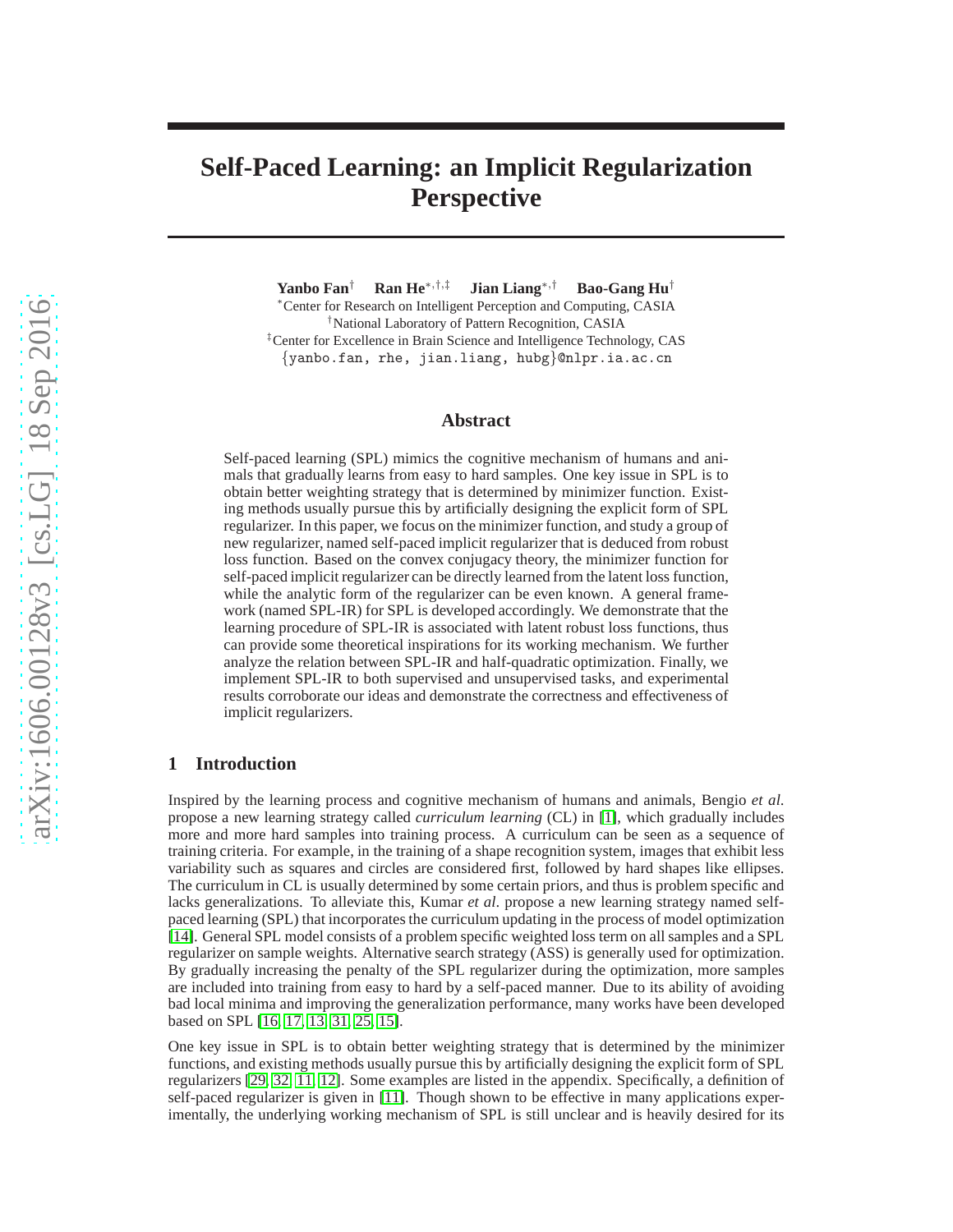future development. One attempt in this aspect is [\[19\]](#page-11-12), they show that the ASS method used for SPL accords with the *majorization minimization* [\[26\]](#page-11-13) algorithm implemented on a latent SPL objective, and deduce the latent objective of hard, linear and mixture regulraizers.

Considering the crucial role of minimizer function in SPL, we focus on it and study a group of new regularizer (named self-paced implicit regularizer) for SPL based on the convex conjugacy theory. Comparing with existing SPL regularizers, the self-paced implicit regularizer is deduced from robust loss function and its analytic form can be even unknown. Its properties and corresponding minimizer function can be learned from the latent loss function directly. Besides, the proposed self-paced implicit regularizer is independent of the learning objective and thus leads to a general framework (named SPL-IR) for SPL. SPL-IR can be optimized via ASS algorithm. More importantly, we demonstrate that the learning procedure of SPL-IR is indeed associated with latent robust loss functions, thus may provide some theoretical inspirations for its working mechanism (e.g. its robustness to outliers and heavy noise). We further analyze the relations between SPL-IR and halfquadratic (HQ) optimization and provide a group of self-paced implicit regularizer accordingly. Such relations can be beneficial to both SPL and HQ optimization. Finally, we implement SPL-IR to three classical tasks (i.e. matrix factorization, clustering and classification). Experimental results corroborate our ideas and demonstrate the correctness and effectiveness of SPL-IR.

Our work has three main contributions: (1) We propose self-paced implicit regularizer for SPL, and develop a general implicit regularization framework (named SPL-IR) based on it. The selfpaced implicit regularizers not only enrich the family of regularizers for SPL but also can provide some inspirations on the working mechanism of SPL. (2) We analyze the connections between SPL-IR and HQ optimization, and provide a group of robust loss function induced self-paced implicit regularizers for SPL-IR accordingly. (3) Experimental results on both supervised and unsupervised tasks corroborate our ideas and demonstrate the correctness and effectiveness of SPL-IR.

## **2 Preliminaries**

#### **2.1 Self-Paced Learning via Explicit Regularizers**

Given training dataset  $\mathbf{D} = \{(\mathbf{x}_i, y_i)\}_{i=1}^n$  with n samples, where  $\mathbf{x}_i \in R^d$  is the *i*-th sample,  $y_i$  is the optional information according to the learning objective (e.g.  $y_i$  can be the label of  $\mathbf{x}_i$ in classification model). Let  $f(\cdot, \mathbf{w})$  denote the learned model and w be the model parameter.  $L(y_i, f(\mathbf{x}_i, \mathbf{w}))$  is the loss function of *i*-th sample.

Mimicking the cognitive mechanism of humans and animals, SPL aims to optimize the model from easy to hard samples gradually. The objective of SPL is to jointly optimize model parameter w and latent sample weights  $\mathbf{v} = [v_1, v_2, \dots, v_n]$  via the following minimization problem:

<span id="page-1-0"></span>
$$
\min_{\mathbf{w}, \mathbf{v}} \mathbb{E}(\mathbf{w}, \mathbf{v}; \lambda) = \sum_{i=1}^{n} v_i L(y_i, f(\mathbf{x}_i, \mathbf{w})) + g(\lambda, v_i),
$$
\n(1)

where  $g(\lambda, v)$  is called self-paced regularizer and  $\lambda$  is a penalty parameter that controls the learning pace. ASS algorithm is generally used for [\(1\)](#page-1-0), which alternatively optimizes w and v while keeping the other fixed. Specifically, given sample weights v, the minimization over w is a weighted loss minimization problem that is independent of regularizer  $g(\lambda, v)$ ; given model parameter w, the optimal weight of  $i$ -th sample is determined by

$$
\min_{v_i} \quad v_i L(y_i, f(\mathbf{x}_i, \mathbf{w})) + g(\lambda, v_i). \tag{2}
$$

Since  $\ell_i = L(y_i, f(\mathbf{x}_i, \mathbf{w}))$  is constant once w is given, the optimal value of  $v_i$  is uniquely determined by the corresponding minimizer function  $\sigma(\lambda, \ell_i)$  that satisfies

$$
\sigma(\lambda, \ell_i)\ell_i + g(\lambda, \sigma(\lambda, \ell_i)) \le v_i\ell_i + g(\lambda, v_i), \forall v_i \in [0, 1].
$$
\n(3)

For example, if  $g(\lambda, v_i) = -\lambda v_i$  [\[14\]](#page-11-1), the optimal  $v_i^*$  is calculated by

$$
v_i^* = \sigma(\lambda, \ell_i) = \begin{cases} 1, & if \quad \ell_i \le \lambda \\ 0, & otherwise \end{cases}
$$
 (4)

By gradually increasing the value of  $\lambda$ , more and more hard samples are included into the training process. Many efforts have been put into the learning of minimizer functions [\[29,](#page-11-8) [32,](#page-11-9) [11,](#page-11-10) [12,](#page-11-11) [25\]](#page-11-6), and we name them as SPL with explicit regularizers as they usually require the explicit form of regularizer  $g(\lambda, v)$ .  $\sigma(\lambda, \ell)$  is then derived from the form of  $g(\lambda, v)$ .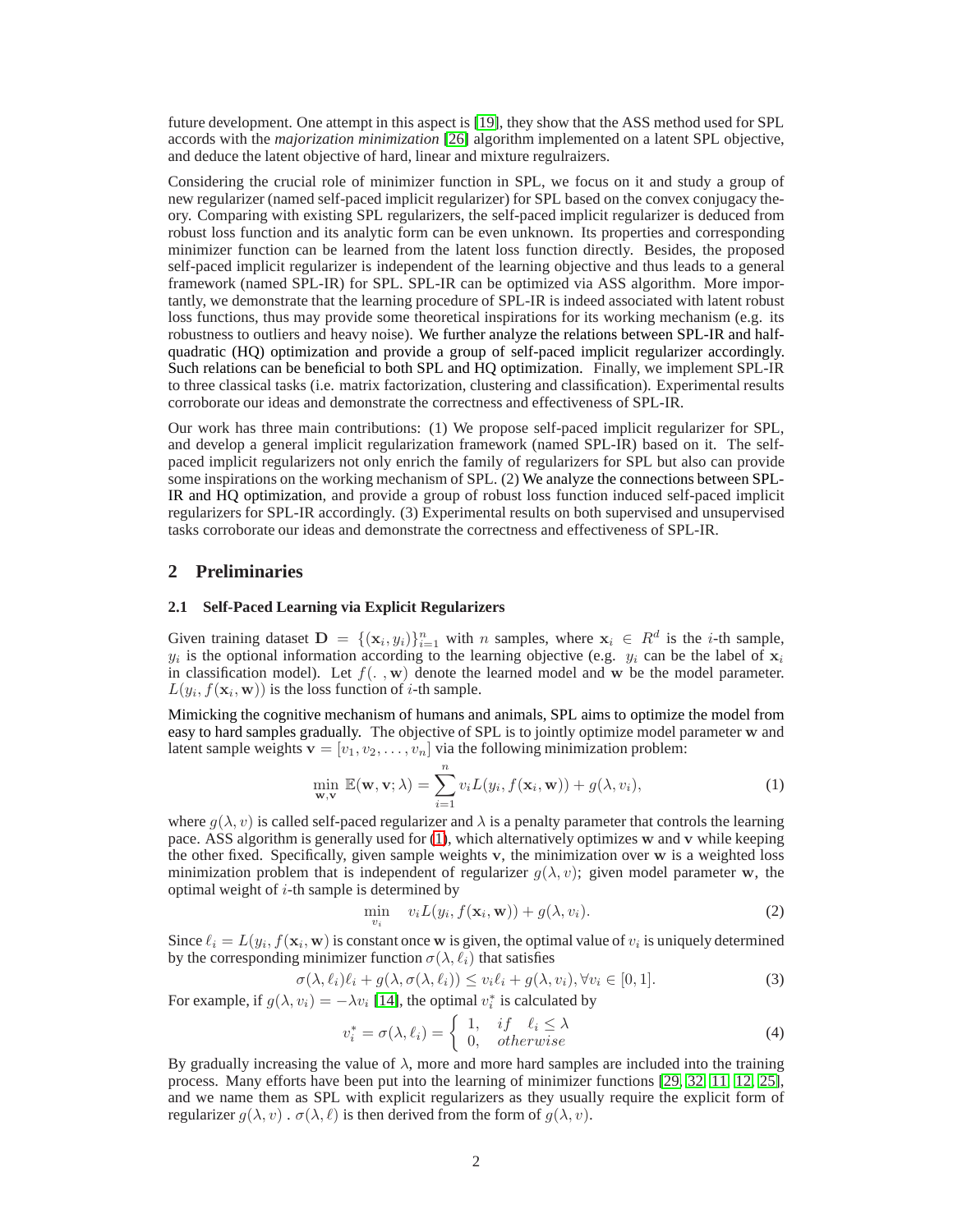|                                         | Huber | Cauchy                | LI-L2                    | Welsch                                                                                              |
|-----------------------------------------|-------|-----------------------|--------------------------|-----------------------------------------------------------------------------------------------------|
| Loss function $\phi(\lambda, t)$        |       |                       |                          | $\lambda^2 \log(1+(t/\lambda)^2) \sqrt{\lambda+t^2} - 1 \lambda^2 (1-\exp(-\frac{t^2}{\lambda^2}))$ |
| Minimizer function $\sigma(\lambda, t)$ | ٦ŧ    | $2/(1+(t/\lambda)^2)$ | $1/\sqrt{\lambda + t^2}$ | $2\exp(-\frac{t^2}{\lambda^2})$                                                                     |

<span id="page-2-2"></span>Table 1: Loss function  $\phi(\lambda, t)$  and the corresponding minimizer function  $\sigma(\lambda, t)$ ,  $\lambda$  is a hyper-parameter.

## **2.2 Half-Quadratic Optimization**

Half-quadratic optimization [\[21,](#page-11-14) [5,](#page-11-15) [4\]](#page-11-16) is a commonly used optimization method that based on the convex conjugacy theory. It tries to solve a nonlinear objective function via optimizing a series of half-quadratic reformulation problems iteratively [\[7,](#page-11-17) [9,](#page-11-18) [8,](#page-11-19) [6,](#page-11-20) [30\]](#page-11-21).

Given a differentiable function  $\phi(t): R \to R$ , if  $\phi(t)$  further satisfies the conditions of the multi-plicative form of HQ optimization in [\[20\]](#page-11-22), the following equation holds for any fixed  $t$ ,

<span id="page-2-0"></span>
$$
\phi(t) = \inf_{p \in R_+} \left\{ \frac{1}{2} p t^2 + \psi(p) \right\},\tag{5}
$$

where  $\psi(p)$  is the dual potential function of  $\phi(t)$  and  $R_+ = \{t | t \geq 0\}$ .  $\psi(p)$  is convex and reads

$$
\psi(p) = \sup_{t \in R_+} \left\{ -\frac{1}{2} p t^2 + \phi(t) \right\},\tag{6}
$$

More analysis about  $\phi(t)$  and  $\psi(p)$  refers to [\[21\]](#page-11-14). The optimal  $p^*$  that minimize [\(5\)](#page-2-0) is uniquely determined by the corresponding minimizer function  $\delta(t)$ , which is derived from convex conjugacy and is only relative to function  $\phi(t)$ . For each t,  $\delta(t)$  is such that

<span id="page-2-1"></span>
$$
\frac{1}{2}\delta(t)t^2 + \psi(\delta(t)) \le \frac{1}{2}pt^2 + \psi(p), \ \forall p \in R_+.
$$
 (7)

The optimization of  $\phi(t)$  can be done via iteratively minimizing t and p in [\(5\)](#page-2-0). One only needs to focus on  $\phi(t)$  and its corresponding minimizer function  $\delta(t)$  in HQ optimization, and the analytical form of the dual potential function  $\psi(p)$  can be even unknown.

# **3 The Proposed Method**

In this section, we first give the definition of the proposed self-paced implicit regularizer and derive its minimizer function based on convex conjugacy. Then we develop a general self-paced learning framework, named SPL-IR, based on implicit regularization. Finally, we analyze the relations between SPL-IR and HQ optimization.

#### **3.1 Self-Paced Implicit Regularizer**

Based on our above analysis of SPL, we define the self-paced implicit regularizer as follows,

**Definition 1.** *Self-Paced Implicit Regularizer. A self-paced implicit regularizer*  $\psi(\lambda, v)$  *is defined as the dual potential function of a robust loss function*  $\phi(\lambda, t)$ *, and satisfies* 

$$
1. \ \phi(\lambda, t) = \min_{v \ge 0} \ vt + \psi(\lambda, v);
$$

2.  $\sigma(\lambda, t)$  *is the minimizer function of*  $\phi(\lambda, t)$  *that satisfies*  $\sigma(\lambda, t)t + \psi(\lambda, \sigma(\lambda, t)) \leq vt + \psi(\lambda, v)$ , ∀ v ∈ R+*;*

*3.*  $\sigma(\lambda, t)$  *is non-negative and up-bounded,*  $\forall t \in R_+$ *;* 

*4.*  $\sigma(\lambda, t)$  *is monotonically decreasing w.r.t.*  $t, \forall t \in R_+$ *;* 

*5.*  $\sigma(\lambda, t)$  *is monotonous w.r.t.*  $\lambda \in R_+$ *;* 

*where*  $\lambda$  *is a hyper-parameter and it is the same in*  $\phi(\lambda, t)$ ,  $\psi(\lambda, v)$  *and*  $\sigma(\lambda, t)$ *.*  $\lambda$  *is considered to be fixed in the first four conditions.*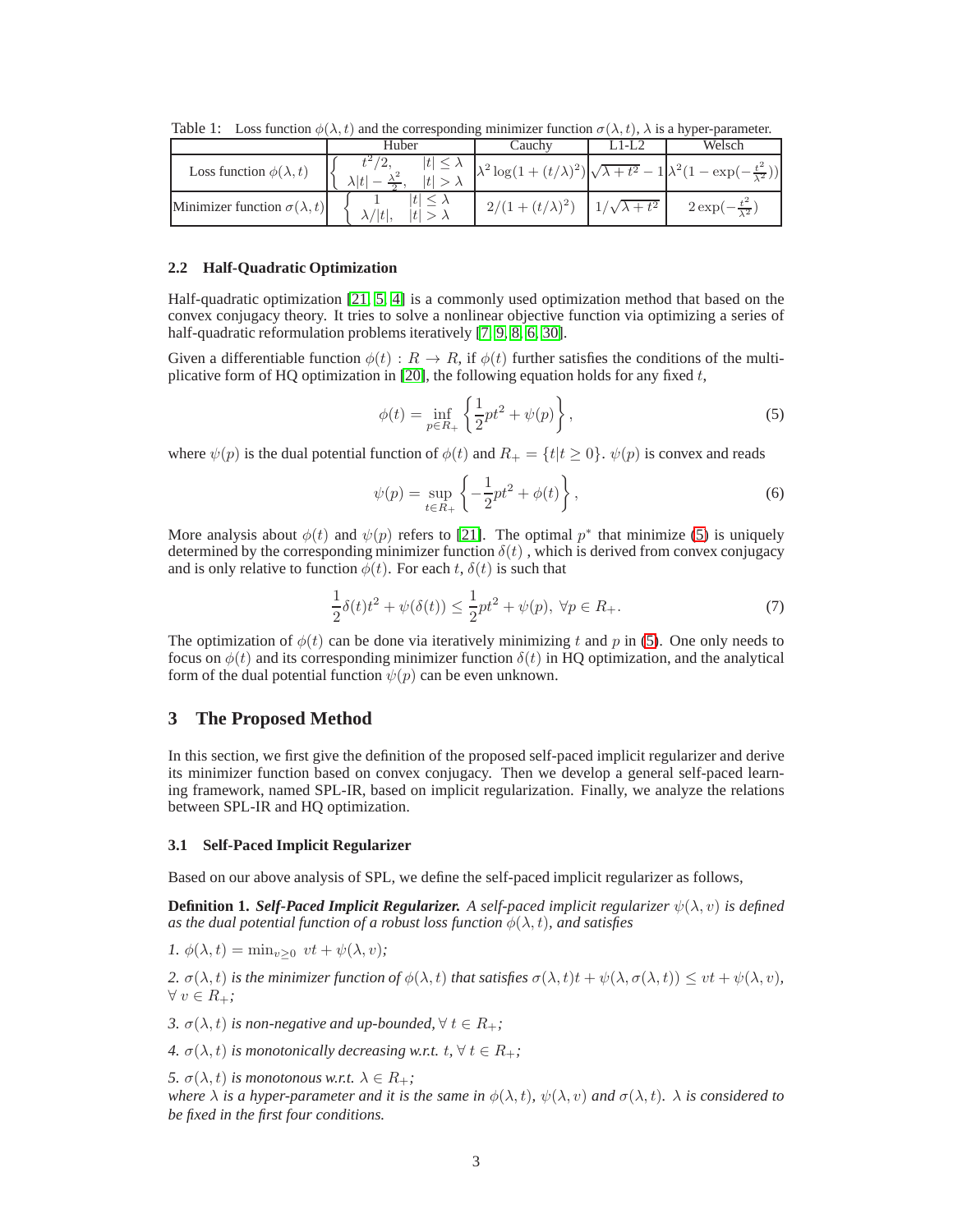

<span id="page-3-1"></span>Figure 1: Example of latent loss function and its corresponding minimizer function in Definition 1. The x-axis refers to original loss  $\ell$ . The solid lines are given for comparison, it is  $y = x$  in left figure, and  $y = 1$  in right one.

**Proposition 1** *For any fixed*  $\lambda$ *, if*  $\phi(\lambda, t)$  *in Definition 1 further satisfies the conditions referred in [\[20\]](#page-11-22), its minimizer function*  $\sigma(\lambda, t)$  *is uniquely determined by*  $\phi(\lambda, t)$  *and the analytic form of the dual potential function*  $\psi(\lambda, v)$  *can be even unknown during the optimization.* 

The proof of Proposition 1 is given in the appendix. According to Definition 1, the self-paced implicit regularizer is derived from robust loss function. Its properties can be learned from both  $\psi(\lambda, v)$ and the latent loss function  $\phi(\lambda, t)$ . The corresponding minimizer function  $\sigma(\lambda, t)$  can be learned from  $\phi(\lambda, t)$  directly. During the optimization, the optimal  $v^*$  is determined by  $\sigma(\lambda, t)$  and the analytic form of  $\psi(\lambda, v)$  can be even unknown, hence  $\psi(\lambda, v)$  is named self-paced implicit regularizer. Besides, the last three conditions in Definition 1 are required for SPL regimes. Specifically, let  $t$ denote the sample loss, condition 4 indicates that the model is likely to select easy samples (with smaller losses) in favor of hard samples (with larger losses) for a fixed  $\lambda$ , and condition 5 makes sure that we can incorporate more and more samples through turning parameter  $\lambda$ .

Besides, Jiang *et al*. have given a definition of self-paced regularizer and derived necessary conditions of the regularizer and the corresponding minimizer function for SPL in [\[11\]](#page-11-10). However, it is still nontrivial to design self-paced regularizers or analyze their properties accordingly. The self-paced implicit regularizer  $\psi(\lambda, v)$  defined here is derived from robust loss function  $\phi(\lambda, t)$ . By establishing the relations between  $\phi(\lambda, t)$  and  $\psi(\lambda, v)$ , we can analyze their working mechanisms as well as develop new SPL regularizers based on the development of robust loss functions. Moreover, the properties of  $\psi(\lambda, v)$  and its corresponding minimizer function  $\sigma(\lambda, t)$  can be learned from  $\phi(\lambda, t)$ .

#### **3.2 Self-Paced Learning via Implicit Regularizers**

We can develop an implicit regularization framework for SPL based on the proposed self-paced implicit regularizer. By substituting the regularization term  $g(\lambda, v)$  in [\(1\)](#page-1-0) with a self-paced implicit regularizer  $\psi(\lambda, v)$  given in Definition 1, we obtain the following SPL-IR problem,

<span id="page-3-0"></span>
$$
\min_{\mathbf{w}, \mathbf{v}} \mathbb{E}(\mathbf{w}, \mathbf{v}; \lambda) = \sum_{i=1}^{n} v_i L(y_i, f(\mathbf{x}_i, \mathbf{w})) + \psi(\lambda, v_i).
$$
\n(8)

It can be solved via ASS algorithm, which alternatively optimizes w and v while keeping the other fixed. However, different from existing SPL regularizers, the analytic form of  $\psi(\lambda, v)$  in [\(8\)](#page-3-0) can be unknown and the optimal  $v^*$  is determined by the corresponding minimizer function given in Definition 1. The optimization procedure of [\(8\)](#page-3-0) is described in Algorithm [1.](#page-5-0) Model [\(8\)](#page-3-0) is called an implicit regularization framework since it does not require the explicit form of  $\psi(\lambda, v)$ . The benefit of implicit regularization has been analyzed in [\[18,](#page-11-23) [22\]](#page-11-24).

An insightful phenomenon is that the learning procedure of SPL-IR is actually associated with certain latent loss functions. For example, for a certain implicit regularizer and its corresponding minimizer function  $v_i^* = \sigma(\lambda, \ell_i) = 1/(1 + \ell_i/\lambda^2)$  $v_i^* = \sigma(\lambda, \ell_i) = 1/(1 + \ell_i/\lambda^2)$  $v_i^* = \sigma(\lambda, \ell_i) = 1/(1 + \ell_i/\lambda^2)$  in Algorithm 1 (where  $\ell_i = L(y_i, f(\mathbf{x}_i, \mathbf{w}^*)))$ , one is actually minimizing a latent robust function  $\sum_{i=1}^{n} \lambda^2 \log(1 + \ell_i/\lambda^2)$  during each round. Fig-ure [1](#page-3-1) gives a graphical illustration. The latent loss function  $\phi(\lambda, \ell)$  can be considered to carry out a meaningful transformation on original loss  $\ell$ . When  $\ell$  is larger than a certain threshold,  $\phi(\lambda, \ell)$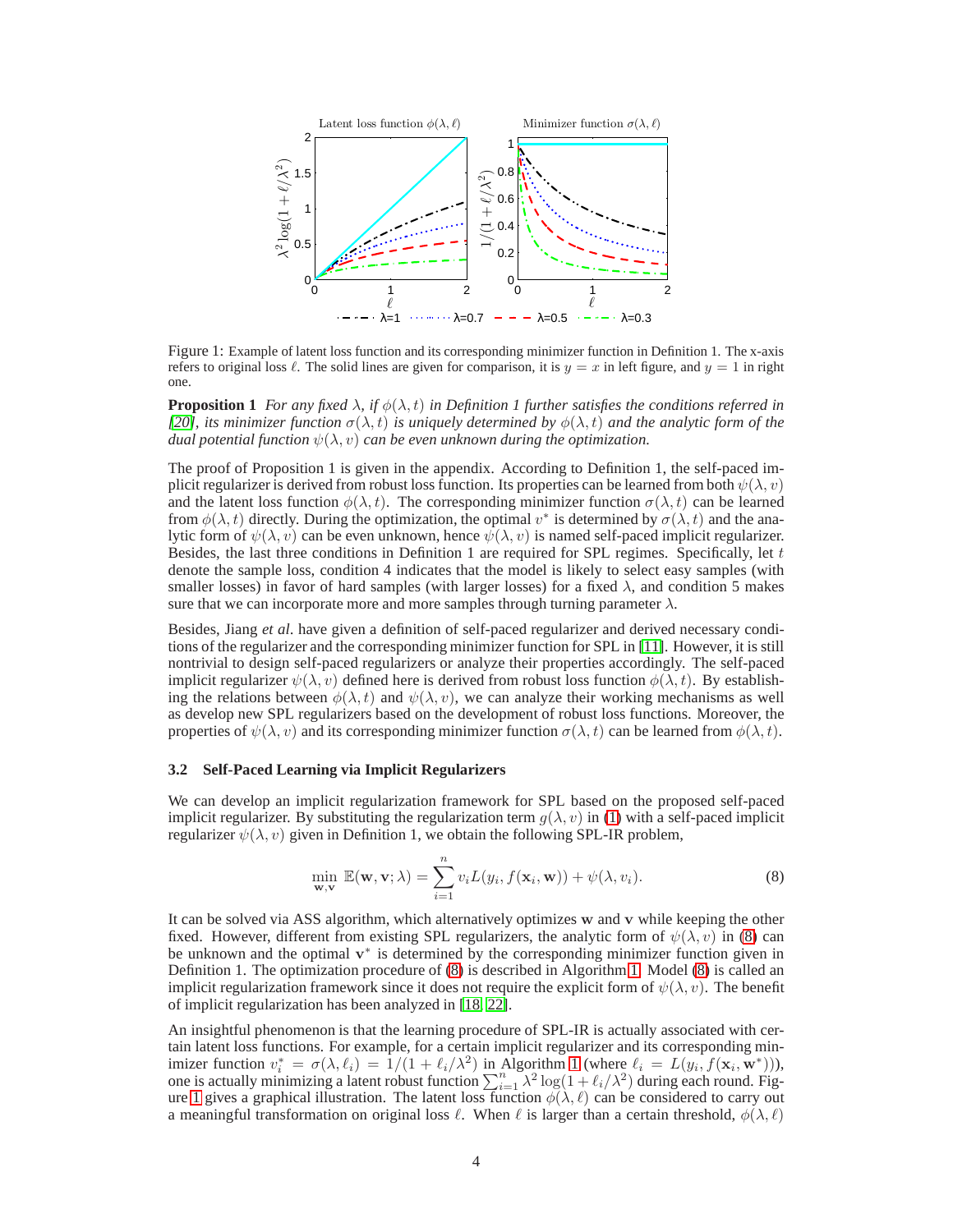

<span id="page-4-1"></span><span id="page-4-0"></span>Figure 2: In (a), training samples are roughly divided into three types: easy samples  $\blacktriangle$ , hard samples  $\blacklozenge$  and outliers  $\star$ .  $\lambda$  is usually fixed in HQ methods (e.g.  $\lambda = 0.5$ ), hence some samples may be discarded incorrectly. In contrast, SPL-IR can gradually incorporate more samples from easy to hard (i.e.  $\lambda$  grows iteratively). (b) demonstrates the performances of HQ and SPL-IR methods on a synthetic matrix factorization dataset, Welsch minimizer function is adopted for both methods. For HQ-welsch, standard HQ algorithm [\[21\]](#page-11-14) is implemented with each  $\lambda$  independently. More details refer to Section 3.3 and 4.1.

becomes a constant and its corresponding minimizer function  $\sigma(\lambda, \ell)$  becomes zero, hence the related sample is not considered for optimization. Through this, it can suppress the influence of hard samples (refer to larger  $\ell$ ) while retaining that of easy samples (refer to smaller  $\ell$ ). This may also provide some inspirations on the robustness of SPL-IR to outliers and heavy noise as they can usually cause larger losses. More specifically, starting with a small  $\lambda$  (e.g. 0.3), only a small part of samples with very small losses will be involved (they are considered to contain reliable information). As  $\lambda$  increases, the suppressing effect of  $\phi(\lambda, \ell)$  on larger losses becomes weaker and their corresponding weights increase, consequently more and more hard samples with larger losses (may also contain more knowledge) are involved into training process. While gradually incorporating these knowledge, the model becomes stronger and stronger. The learning procedure of some existing regularizers like hard and linear [\[19\]](#page-11-12) can also be explained under the framework of SPL-IR.

SPL-IR in [\(8\)](#page-3-0) is considered as a general SPL framework from two aspects: firstly,  $\psi(\lambda, v)$  represents a spectrum of self-paced implicit regularizer that is developed based on robust loss function and convex conjugacy theory; secondly,  $\psi(\lambda, v)$  is independent of specific model objective  $L(y_i, f(\mathbf{x}_i, \mathbf{w}))$ and thus can be used in various applications. Besides, standard ASS strategy is used for both SPL with explicit regularizer (model [\(1\)](#page-1-0)) and SPL-IR (model [\(8\)](#page-3-0)). It includes a weighted loss minimization step and a weight updating step at each iteration, and the time overhead is mainly in the former step. Hence for a specific loss function  $L(y_i, f(\mathbf{x}_i, \mathbf{w}))$  and a fixed number of iteration, the time complexities of SPL with explicit regularizer and SPL-IR is in the same order of magnitude.

# **3.3 SPL-IR and Half-Quadratic Optimization**

We can develop new self-paced implicit regularizers based on the development of robust loss functions. Specifically, we analyze the relations between SPL-IR and HQ optmization and provide several self-paced implicit regularizers accordingly. For better demonstration, we first give an equivalent quadratic form definition of self-paced implicit regularizer,

**Definition 2 (Quadratic Form).** *Self-Paced Implicit Regularizer. A self-paced implicit regularizer*  $\psi(\lambda, v)$  *is defined as the dual potential function of a robust loss function*  $\phi(\lambda, t)$ *, and satisfies* 

*1.*  $\phi(\lambda, t) = \min_{v \geq 0} \frac{1}{2} vt^2 + \psi(\lambda, v)$ ;

2.  $\sigma(\lambda, t)$  *is the minimizer function of*  $\phi(\lambda, t)$  *and satisfies*  $\frac{1}{2}\sigma(\lambda, t)t^2 + \psi(\lambda, \sigma(\lambda, t)) \leq \frac{1}{2}vt^2 +$  $\psi(\lambda, v), \forall v \in R_+.$ 

*3.*  $\sigma(\lambda, t)$  *is non-negative and up-bounded,*  $\forall t \in R_+$ *;* 

*4.*  $\sigma(\lambda, t)$  *is monotonically decreasing w.r.t.*  $t, \forall t \in R_+$ *;* 

*5.*  $\sigma(\lambda, t)$  *is monotonous w.r.t.*  $\lambda \in R_+$ *; where*  $\lambda$  *is a hyper-parameter and it is the same in*  $\phi(\lambda, t)$ *,*  $\psi(\lambda, v)$  *and*  $\sigma(\lambda, t)$ *.*  $\lambda$  *is considered to be fixed in the first four conditions.*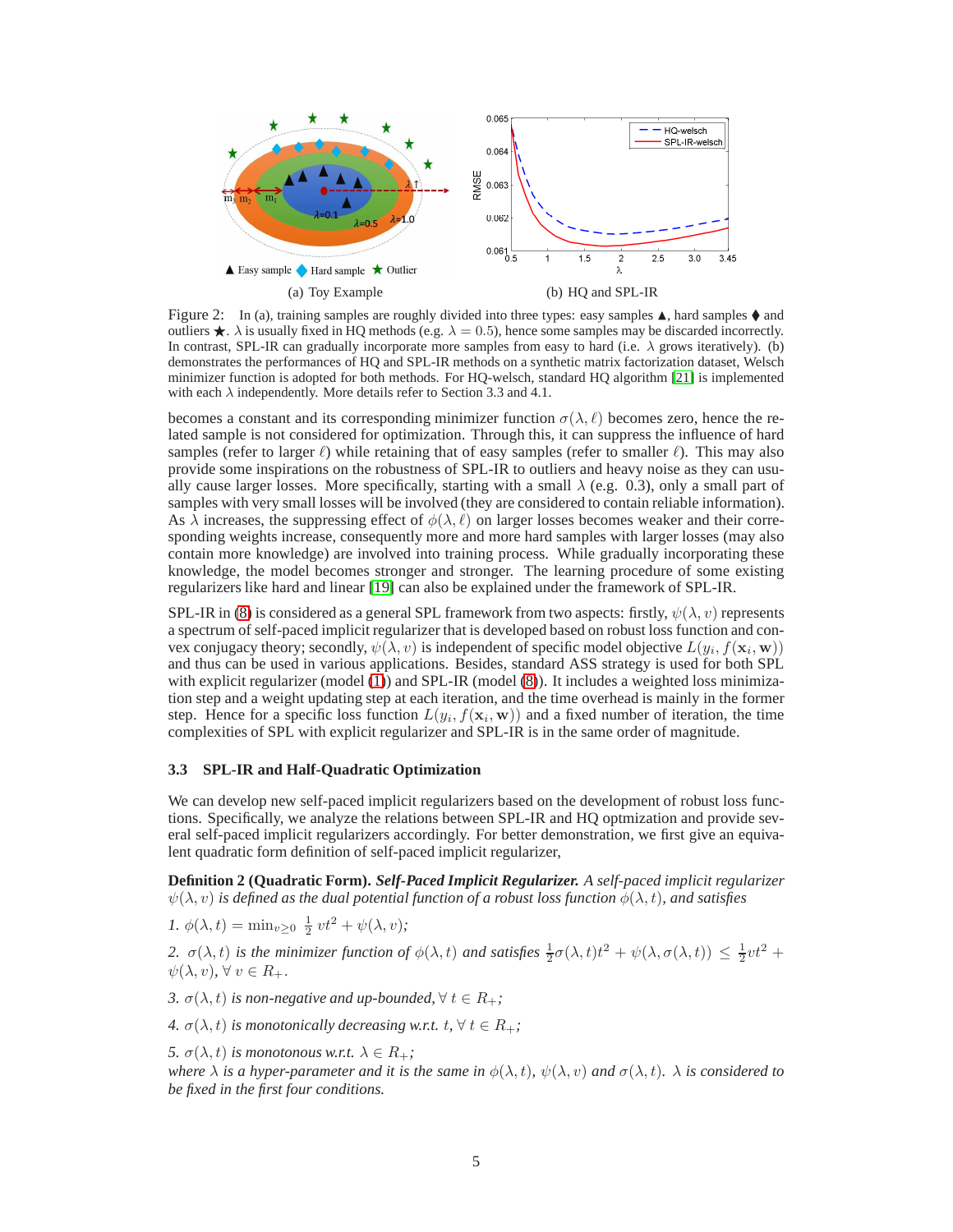<span id="page-5-0"></span>**Algorithm 1** : Self-Paced Learning via Implicit Regularizers

**Input:** Input dataset  $D = {\mathbf{x}_i, y_i}_{i=1}^n$ , step size  $\mu > 1$ .

**Output:** Model parameter w.

- 1: Initialize sample weights  $v^*$  and parameter  $\lambda$ ;
- 2: **repeat**
- 3: Update  $(\mathbf{w}^*, \mathbf{v}^*) = \arg \min_{\mathbf{w}, \mathbf{v}} \mathbb{E}(\mathbf{w}, \mathbf{v}; \lambda)$  by using ASS algorithms, v is iteratively optimized by the corresponding minimizer function  $\sigma$ ;
- 4: Monotone increase (or decrease)  $\lambda$  by step-size  $\mu$ ;
- 5: **until** convergence.
- 6: **return** <sup>w</sup><sup>∗</sup>

<span id="page-5-1"></span>Table 2: Numerical results of  $L_1$ -norm MF problem with  $L_2$ -norm regularization. The best results are highlighted in bold.

|  |                    |        |        |        | Method PRMF SPL-hard SPL-mixture SPL-IR-huber SPL-IR-L1-L2 SPL-IR-cauchy SPL-IR-welsch |        |
|--|--------------------|--------|--------|--------|----------------------------------------------------------------------------------------|--------|
|  | RMSE 0.1528 0.0949 | 0.0625 | 0.0627 | 0.0650 | 0.0620                                                                                 | 0.0596 |
|  | MAE 0.0994 0.0672  | 0.0475 | 0.0476 | 0.0493 | 0.0472                                                                                 | 0.0455 |

The equivalency of Definition 1 and Definition 2 is shown in the appendix. Seen from Definition 2, there is a close relationship between self-paced implicit regularizer and the dual potential function defined in HQ reformulation [\(5\)](#page-2-0). Apparently, the dual potential function in [\(5\)](#page-2-0) and the minimizer function in [\(7\)](#page-2-1) satisfy the first two conditions in Definition 2, and self-paced implicit regularizer imposes further constraints on the minimizer function  $\sigma(\lambda, t)$  for the regimes of SPL. Many loss functions and their corresponding minimizer functions in multiplicative form of HQ have been developed (some of them are tabulated in Table [1\)](#page-2-2). It is easy to verify that the functions in Table [1](#page-2-2) satisfy all the conditions in Definition 2, hence they can be adjusted for self-paced implicit regularizers. The loss functions in Table [1](#page-2-2) are well defined and have proven to be effective in many areas [\[9\]](#page-11-18). Meanwhile, though self-paced implicit regularizer can be developed from HQ optimization, their optimization procedures are quite different. In HQ, one mainly focuses on the minimization of loss function  $\phi(\lambda, t)$  and hyper-parameter  $\lambda$  is predetermined and fixed during the optimization. While aiming to gradually optimize from easy to hard samples, SPL-IR uses the right-hand side  $vt^2/2 + \psi(\lambda, v)$  to model problems and one key concern is the weighting strategy that determined by the minimizer function  $\sigma(\lambda, t)$ . Besides, in order to gradually increase samples,  $\lambda$  is updated stage by stage in SPL-IR.

Figure [2](#page-4-0) gives an intuitive interpretation. If we set  $t_i = \sqrt{L(y_i, f(\mathbf{x}_i, \mathbf{w}^*))}$  and use the minimizer function of Welsch given in Table [1](#page-2-2) for weight updating in Algorithm [1,](#page-5-0) model [\(8\)](#page-3-0) can be considered to sequential optimize a group of Welsch loss functions with monotonically increasing  $\lambda$ . Hence SPL-IR is able to gradually optimize from easy to hard samples while incorporating the good properties of robust Welsch functions. On the other hand, for HQ optimization,  $\lambda$  is predefined and fixed during the whole optimization. Hence its performance may be largely influenced by the selection of  $\lambda$ . For example, when  $\lambda$  is somehow small (e.g.  $\lambda < 1$  in Figure [2\(b\)\)](#page-4-1), some hard samples will be simply considered as outliers and discarded. From the comparisons in Figure [2\(b\),](#page-4-1) we can find that SPL-IR can always outperform HQ for every  $\lambda$ .

# **4 Experiments**

To illustrate the correctness and effectiveness of the developed SPL-IR model, we apply it to three classical tasks: matrix factorization, clustering and classification. Experimental results demonstrate that the proposed self-paced implicit regularizers outperform baseline algorithms and achieve comparable or even better performance comparing to the artificially designed SPL regularizers.

There are two hyper-parameter  $(\lambda, \mu)$  that need to be tuned in Algorithm [1.](#page-5-0) We follow a standard setting in SPL [\[14\]](#page-11-1) for all our experiments. That is,  $\lambda$  is initialized to obtain about half samples, then it is iteratively updated to involve more and more samples gradually. The practical updating direction depends on the specific minimizer function. For functions given in Table [1,](#page-2-2)  $\lambda_{T+1} = \lambda_T / \mu$ for L1-L2 while  $\lambda_{T+1} = \lambda_T * \mu$  for Huber, Cauchy and Welsch, where  $\mu > 1$  is a step factor and T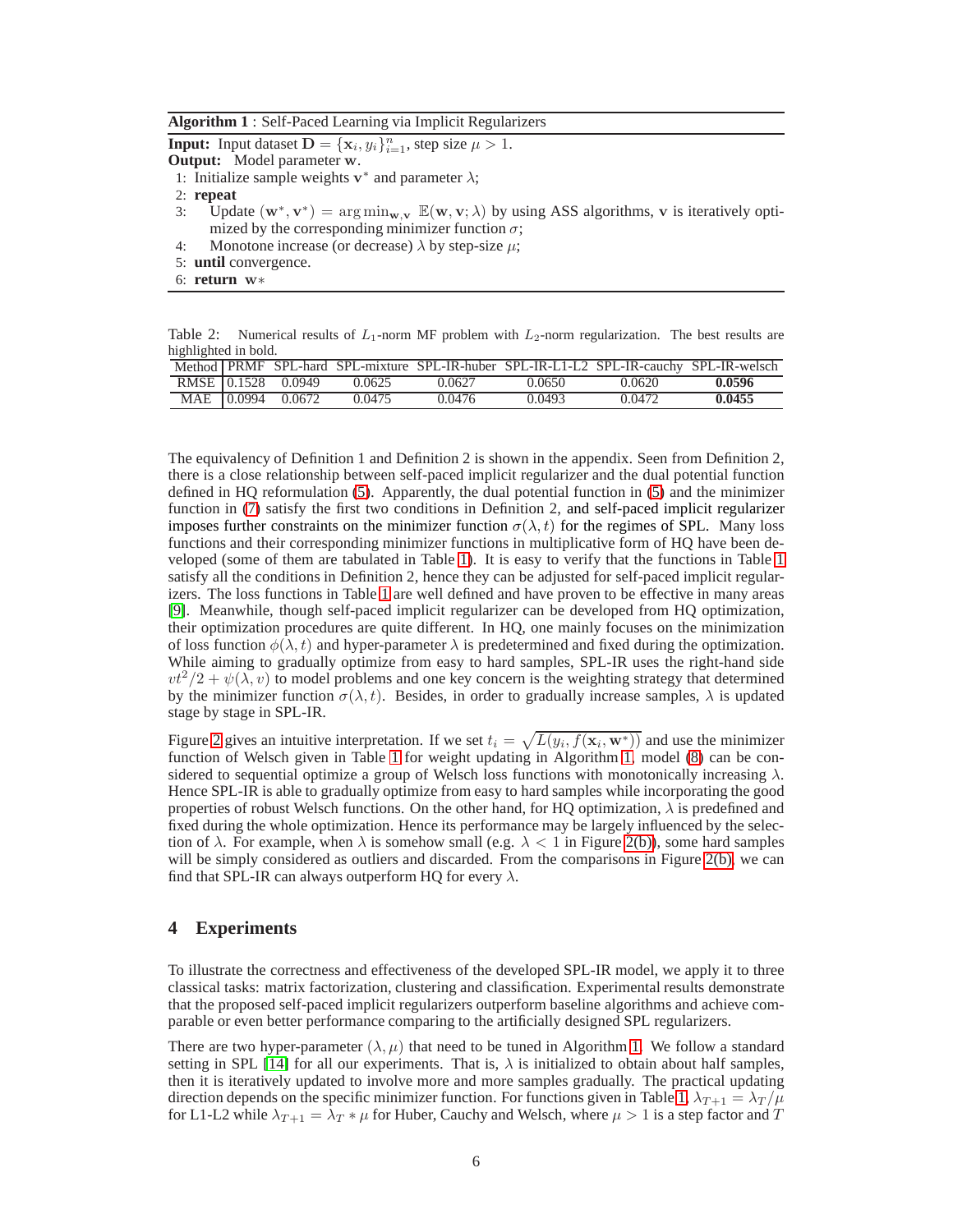

<span id="page-6-0"></span>Figure 3: Tendency curves of RMSE and MAE w.r.t. the iterations.

Table 3: Clustering performance on the Handwritten Digit dataset. The best results are highlighted in bold.

<span id="page-6-1"></span>

| Method         | ACC          | <b>NMI</b>   | AR           | F-score      | Purity       |
|----------------|--------------|--------------|--------------|--------------|--------------|
| <b>FOU</b>     | 0.612(0.066) | 0.628(0.029) | 0.484(0.049) | 0.539(0.043) | 0.645(0.051) |
| <b>FAC</b>     | 0.588(0.044) | 0.597(0.017) | 0.453(0.031) | 0.512(0.027) | 0.631(0.032) |
| <b>KAR</b>     | 0.734(0.062) | 0.730(0.030) | 0.634(0.055) | 0.672(0.049) | 0.767(0.048) |
| <b>MOR</b>     | 0.415(0.014) | 0.500(0.003) | 0.295(0.004) | 0.374(0.003) | 0.475(0.004) |
| <b>PIX</b>     | 0.677(0.059) | 0.701(0.031) | 0.585(0.050) | 0.629(0.045) | 0.711(0.047) |
| <b>ZER</b>     | 0.524(0.033) | 0.504(0.016) | 0.369(0.024) | 0.434(0.021) | 0.551(0.022) |
| $Con-MC$       | 0.775(0.078) | 0.773(0.037) | 0.690(0.066) | 0.722(0.058) | 0.802(0.059) |
| SPL-hard       | 0.821(0.059) | 0.758(0.029) | 0.709(0.050) | 0.739(0.044) | 0.834(0.045) |
| SPL-mixture    | 0.845(0.068) | 0.812(0.030) | 0.763(0.057) | 0.787(0.051) | 0.861(0.050) |
| <b>MSPL</b>    | 0.840(0.070) | 0.806(0.035) | 0.751(0.064) | 0.776(0.057) | 0.854(0.054) |
| SPL-IR-huber   | 0.843(0.070) | 0.810(0.035) | 0.756(0.064) | 0.781(0.057) | 0.858(0.053) |
| $SPL-IR-L1-L2$ | 0.835(0.068) | 0.801(0.034) | 0.743(0.061) | 0.769(0.054) | 0.849(0.052) |
| SPL-IR-cauchy  | 0.845(0.071) | 0.814(0.035) | 0.762(0.064) | 0.786(0.057) | 0.861(0.053) |
| SPL-IR-welsch  | 0.862(0.071) | 0.833(0.035) | 0.790(0.064) | 0.812(0.057) | 0.878(0.053) |

is an iteration number.  $\mu$  is empirically set to 1.05 in our experiments. Similar settings are adjusted for the competing SPL regularizers, including SPL-hard [\[14\]](#page-11-1) and SPL-mixture [\[32\]](#page-11-9).

## **4.1 Matrix Factorization**

Matrix factorization (MF) is one of the fundamental problems in machine learning and data mining. It aims to factorize an  $m \times n$  data matrix Y into two smaller factors  $\mathbf{U} \in R^{m \times r}$  and  $\mathbf{V} \in R^{n \times r}$ , where  $r \ll min(m, n)$ , such that  $UV<sup>T</sup>$  is possibly close to Y. MF has been successfully implemented in many applications, such as collaborative filtering [\[24\]](#page-11-25).

Here we consider the MF problem on synthetic dataset. Specifically, the data used here is generated as follows: two matrices U and V, both of which are of size  $100 \times 4$ , are first randomly generated with each entry drawn from the Gaussian distribution  $\mathcal{N}(0, 1)$ , leading to a ground truth rank-4 matrix  $Y_0 = \dot{\mathbf{U}} \mathbf{V}^T$ . Then we randomly choose 40% of the entries and treat them as missing data. Another 20% of the entries are randomly selected and added to uniform noise on [−20, 20], and the rest are perturbed with Gaussian noise drawn from  $\mathcal{N}(0, 0.1^2)$ . Similar to [\[32\]](#page-11-9), we consider  $L_1$ -norm MF problem with  $L_2$ -norm regularization, and the baseline algorithm is PRMF [\[27\]](#page-11-26). We modify it with different SPL regularizers for comparison. Two commonly used metrics are adopted here: (1) *root mean square error* (RMSE):  $\frac{1}{\sqrt{mn}}||\mathbf{Y}_0 - \hat{\mathbf{U}}\hat{\mathbf{V}}^T||_F$ , and (2) *mean absolute error* (MAE):  $\frac{1}{mn}||\mathbf{Y}_0 - \hat{\mathbf{U}}\hat{\mathbf{V}}^T||_1$ , where  $\hat{\mathbf{U}}$  and  $\hat{\mathbf{V}}$  denote the outputs of MF algorithms. All the algorithms are implemented with 50 realizations and their mean values are reported.

Table [2](#page-5-1) tabulates their numerical results. All SPL-IR algorithms obtain performance improvements over baseline algorithm PRMF, which shows the benefits of SPL regimes. Comparing among different SPL regularizers, the results of proposed self-paced implicit regularizers are comparable to or even better than that of mixture and hard schemes, especially for SPL-IR with welsch regularizer. These demonstrate the correctness and effectiveness of the proposed self-paced implicit regularizer. Figure [3](#page-6-0) further plots the tendency curves of RMSE and MAE with different self-paced implicit regularizers and mixture regularizer for better understanding, the results of PRMF are also reported as a baseline. The performances of all implicit regularizers improve rapidly for the first few iterations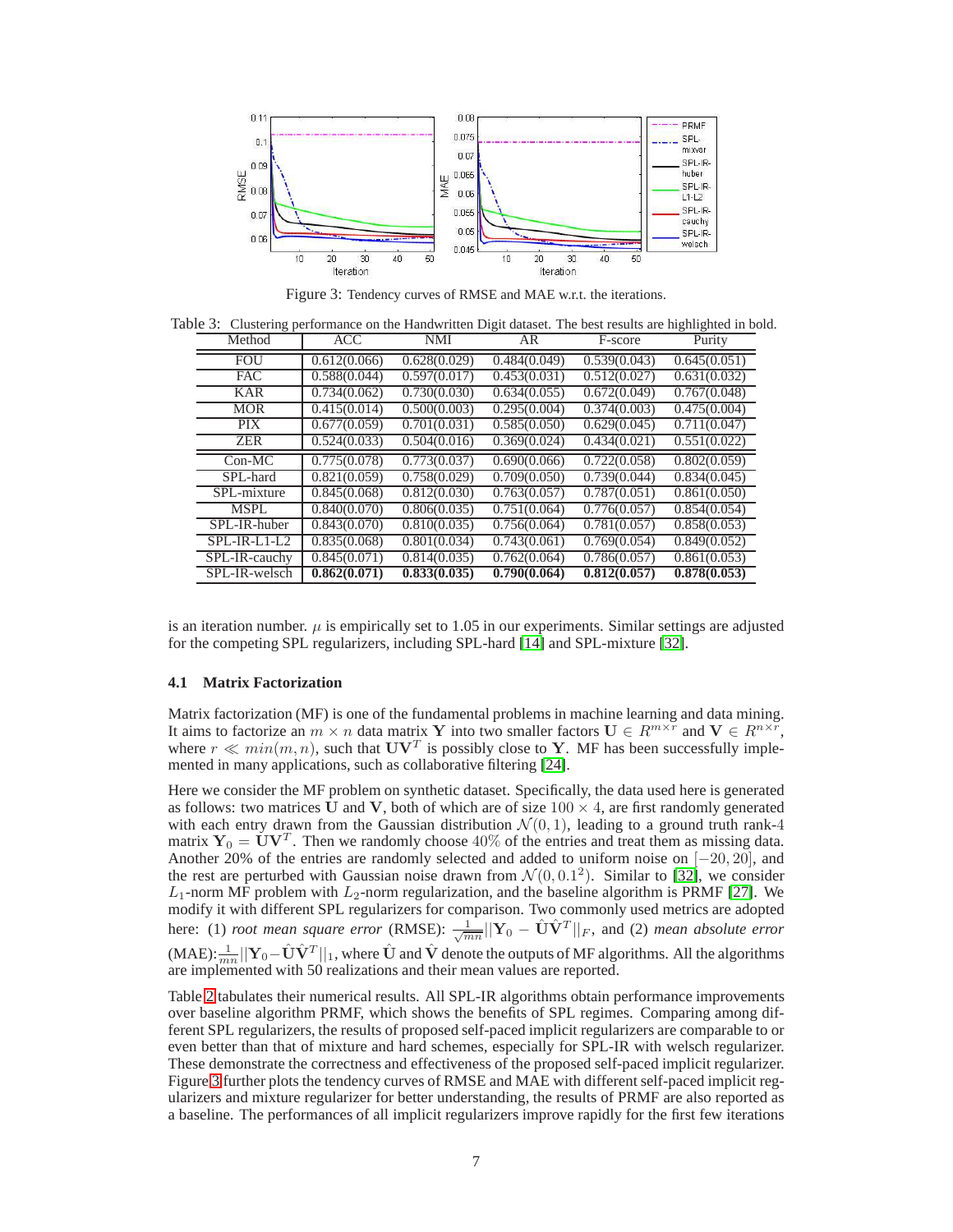<span id="page-7-1"></span>Table 4: Statistical Information of Databases.

| <b>Dataset</b> | #.Category | #.Instance | #.Feature |
|----------------|------------|------------|-----------|
| <b>Breast</b>  |            | 569        |           |
| Spambase       |            | 160        |           |
| Symguide1      |            | ገን የ       |           |

<span id="page-7-2"></span>

| Table 5: Classification accuracy (%).                                                                                                                                                                                                                                                                |  |
|------------------------------------------------------------------------------------------------------------------------------------------------------------------------------------------------------------------------------------------------------------------------------------------------------|--|
| $\mathbf{W}^{T}$ and $\mathbf{H}$ in $\mathbf{H}$ in $\mathbf{H}$ in $\mathbf{H}$ in $\mathbf{H}$ in $\mathbf{H}$ in $\mathbf{H}$ in $\mathbf{H}$ in $\mathbf{H}$ in $\mathbf{H}$ in $\mathbf{H}$ in $\mathbf{H}$ in $\mathbf{H}$ in $\mathbf{H}$ in $\mathbf{H}$ in $\mathbf{H}$ in $\mathbf{H}$ in |  |

| WILHOUL LADEL NOISE |                             |                             |             |                                           |             |                                                                       |                             |
|---------------------|-----------------------------|-----------------------------|-------------|-------------------------------------------|-------------|-----------------------------------------------------------------------|-----------------------------|
| Method              | LR                          | $SPL-$                      | $SPL-$      | SPL-IR-                                   | SPL-IR-     | SPL-IR-                                                               | SPL-IR-                     |
|                     |                             | hard                        | mixture     | huber                                     | $L1-L2$     | cauchy                                                                | welsch                      |
| <b>Breast</b>       | 97.36(2.22)                 | 97.54(2.22)                 |             | 98.25(1.65) 98.77(1.19)                   | 97.90(1.79) | 98.42(1.54)                                                           | 98.25(1.65)                 |
| Spambase            | 92.35(1.47)                 | 92.63(1.08)                 |             | $92.83(1.44)$ $93.05(1.25)$ $93.00(1.36)$ |             | 93.09(1.41) 93.13(1.34)                                               |                             |
| Symguide1           |                             | $95.39(0.95)$ $95.39(0.95)$ |             |                                           |             | $95.51(1.04)$ $95.57(0.95)$ $95.57(1.10)$ $95.65(1.01)$ $95.68(0.90)$ |                             |
|                     | With 20% Random Label Noise |                             |             |                                           |             |                                                                       |                             |
| Method              | LR                          | $SPI -$                     | $SPL-$      | SPL-IR-                                   | SPL-IR-     | SPL-IR-                                                               | SPL-IR-                     |
|                     |                             | hard                        | mixture     | huber                                     | $L1-L2$     | cauchy                                                                | welsch                      |
| <b>Breast</b>       | 92.08(2.96)                 | 96.13(2.15)                 | 96.66(2.12) | 96.84(2.33)                               | 94.72(2.89) | 97.54 $(1.90)$                                                        | 97.89(1.63)                 |
| Spambase            | 89.28(1.66)                 | 89.81(1.61)                 |             | $90.76(1.82)$ $90.92(1.65)$ $90.09(1.65)$ |             |                                                                       | $90.85(1.55)$ $91.37(1.37)$ |
| Symguide1           | 91.52(0.65)                 | 92.72(1.12)                 |             | 93.81(0.79) 93.54(0.75) 92.83(0.71)       |             |                                                                       | 93.88(1.05) 94.37(0.90)     |

as more and more easy samples are likely to be involved in these phases. With the increasing of the iterations, the improvements become steady as some hard instances or outliers are included.

## **4.2 Multi-view Clustering**

Multi-view clustering aims to group data with multiple views into their underlying classes [\[28\]](#page-11-27). Most existing multi-view clustering algorithms fit a non-convex model and may be stuck in bad local minima. To alleviate this, Xu *et al*. propose a multi-view self-paced learning algorithm (MSPL) that considers the learnability of both samples and views and achieves promising results in [\[29\]](#page-11-8). Here we simply modified their MSPL model with different SPL regularizers for comparison. The UCI Handwritten Digit dataset  $<sup>1</sup>$  $<sup>1</sup>$  $<sup>1</sup>$  is used in this experiment. It consists of 2,000 handwritten dig-</sup> its classified into ten categories (0-9). Each instance is represented in terms of the following six kinds of features (or views): Fourier coefficients of the character shapes (FOU), profile correlations (FAC), Karhunen-Love coefficients (KAR), pixel averages in 2 x 3 windows (PIX), Zernike moments (ZER), and morphological features (MOR). Here we make use of all the six views for all the comparing algorithms. The baseline algorithms are standard k-means on each single view's representation and Con-MC (the features are concatenated on all views firstly, and then standard k-means is applied).

Five commonly used metrics are adopted to measure the clustering performances: clustering accuracy (ACC), normalized mutual information (NMI), F-score, Purity, and adjusted rand index (AR) [\[10\]](#page-11-28). Higher value indicates better performance for all the metrics. All algorithms are implemented 20 times and both mean values and standard derivations are reported. Table [3](#page-6-1) tabulates their numerical results. It can be seen that all the multi-view algorithms obtain significant improvements over single-view ones, which demonstrates the benefits of integrating information from different views. More importantly, comparing to Con-MC, the SPL-IR algorithms can further improve the performance by gradually optimizing from easy to hard samples and avoiding bad local minima. The proposed self-paced implicit regularizers are comparable to or even better than the compared SPL regularizers.

## **4.3 Classification**

The proposed self-paced implicit regularizers can be flexible implemented to supervised tasks. Here we conduct a binary classification task. Specifically, we utilize the L2-regularized Logistic Regression (LR) model as our baseline, and incorporate it with different SPL regularizers for comparison. Liblinear [\[3\]](#page-11-29) is used as the solver of LR. Three real-world databases are considered: Breast<sup>[1](#page-7-0)</sup>, Spam-base<sup>[1](#page-7-0)</sup> and Svmguide1 [\[2\]](#page-11-30). Their statistical information is summarized in Table [4.](#page-7-1) For each dataset,

<span id="page-7-0"></span><sup>1</sup> https://archive.ics.uci.edu/ml/datasets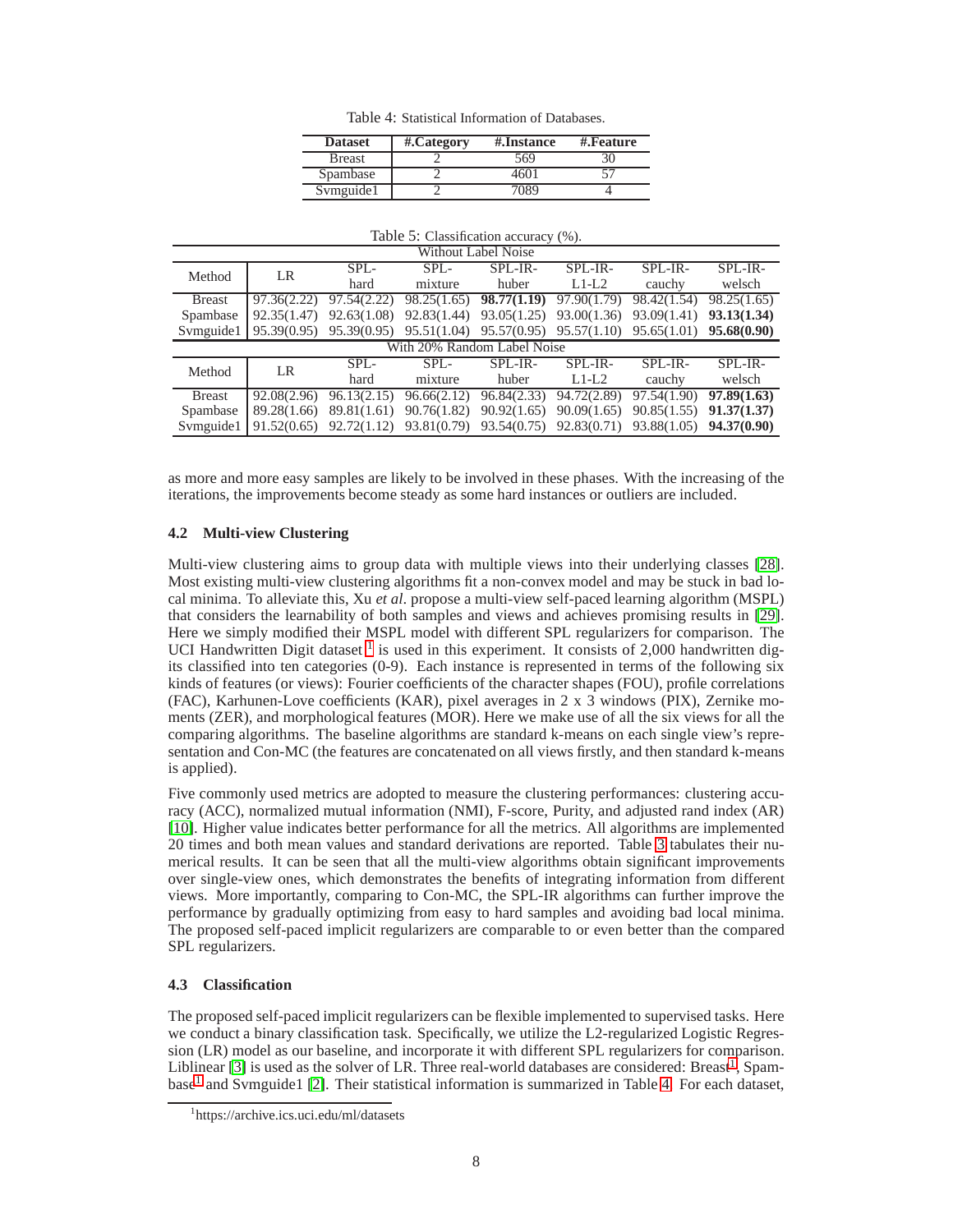we consider it without additional noise and with 20% random label noise, respectively. The 20% random label noise means we randomly select 20% samples from training data and reversal their labels (change positive to negative, and vice-versa). We use 10-fold cross validation for all the databases, and report both their mean values and their standard derivations.

Classification accuracy is used for performance measure. Table [5](#page-7-2) reports their numerical results. For both situations, SPL-IR algorithms can get performance improvements over original LR method to some extent. Moreover, when adding random label noise, the performance of original LR degenerates a lot, while the SPL algorithms can still obtain relatively high performance, especially for SPL-IR with welsch regularizer. This corroborates our analysis about the robustness of SPL-IR to outliers and heavy noise.

# **5 Conclusions**

In this paper, we study a group of new regularizer, named self-paced implicit regularizer for SPL based on the convex conjugate theory. The self-paced implicit regularizer is derived from robust loss function and its analytic form can be even unknown. Its properties and the corresponding minimizer function can be learned from the latent loss function directly. We then develop a general SPL framework (SPL-IR) based on it. We further demonstrate that the learning procedure of SPL-IR is actually associated with certain latent robust loss functions, thus may provide some theoretical inspirations on the working mechanisms of SPL-IR (such as the robustness to outliers or heavy noise). We later analyze the relations between SPL-IR and HQ optimization and develop a group of selfpaced implicit regularizer accordingly. Experimental results on both supervised and unsupervised tasks demonstrate the correctness and effectiveness the proposed self-paced implicit regularizer.

# **6 Appendix**

#### **6.1 Proof of Proposition 1**

**Proof.** The proof sketch is similar to that in [\[20\]](#page-11-22). For ease of representation, we omit  $\lambda$  and use  $\phi(t), \psi(v)$  and  $\sigma(t)$  for short. Some fundamental assumptions about  $\phi(t)$  are: **H1:**  $\phi: R_+ \to R$  is increasing with  $\phi \neq 0$  and  $\phi(0) = 0$ ; **H2:**  $\phi(t)$  is  $C^1$  and concave; **H3:**  $\lim_{t \to \infty} \phi(t)/t = 0$ .

Put  $\theta(t) = -\phi(t)$ , then  $\theta$  is convex by H2. Its convex conjugate is  $\theta^*(v) = \sup_{t\geq 0} \{vt - \theta(t)\}.$ By the Fenchel-Moreau theorem [\[23\]](#page-11-31), the convex conjugate of  $\theta^*$  is  $\theta$ , that is  $\theta(t) = (\theta^*)^*(t)$  $\sup_{v \leq 0} \{ vt - \theta^*(v) \} = -\inf_{v \geq 0} \{ vt + \theta^*(-v) \}.$  Thus we have

<span id="page-8-0"></span>
$$
\psi(v) = \theta^*(-v) = \sup_{t \ge 0} \{-vt - \theta(t)\} = \sup_{t \ge 0} \{-vt + \phi(t)\}.
$$
\n(9)

<span id="page-8-1"></span>
$$
\phi(t) = -\theta(t) = \inf_{v \ge 0} \{ vt + \theta^*(-v) \} = \inf_{v \ge 0} \{ vt + \psi(v) \}.
$$
 (10)

Then the problem becomes how to achieve the supremum in [\(9\)](#page-8-0) jointly with the infimum in [\(10\)](#page-8-1). For any  $\hat{v} > 0$ , define  $f_{\hat{v}} : R_+ \to R$  by  $f_{\hat{v}}(t) = \hat{v}t + \theta(t)$ , then we have  $\psi(\hat{v}) = -\inf_{t>0} f_{\hat{v}}(t)$ from [\(9\)](#page-8-0). According to H1-H3,  $f_{\hat{v}}$  is convex with  $f_{\hat{v}}(0) = 0$  and  $\lim_{t \to +\infty} f_{\hat{v}}(t) = +\infty$ . Thus  $f_{\hat{v}}$ can reach its unique minimum at a  $\hat{t} \geq 0$ , and  $\psi(\hat{v}) = -\hat{v}\hat{t} + \phi(\hat{t})$  from [\(9\)](#page-8-0). Hence equivalently the infimum in [\(10\)](#page-8-1) is reached at  $\hat{v}$  as  $\phi(\hat{t}) = \hat{v}\hat{t} + \psi(\hat{v})$ . Then we have  $\hat{v} = \sigma(t) = -\theta'(t) = \phi'(t)$ . Thus the optimal v is uniquely determined by the minimizer function  $\sigma(t)$  that is derived from  $\phi(t)$ . The analytic form of the dual potential function  $\psi(v)$  could be unknown during the optimization. The proof is then completed.

#### **6.2 Definition 1 and Definition 2**

To show the equivalency of Definition 1 and Definition 2 in the main body, we first give the following proposition about Definition 2.

**Proposition 2** *For any fixed*  $\lambda$ *, if*  $\phi(\lambda, t)$  *in Definition 2 further satisfies the conditions referred in [\[20\]](#page-11-22), its minimizer function*  $\sigma(\lambda, t)$  *is uniquely determined by*  $\phi(\lambda, t)$  *and the analytic form of*  $\psi(\lambda, v)$  *can be even unknown during the optimization.*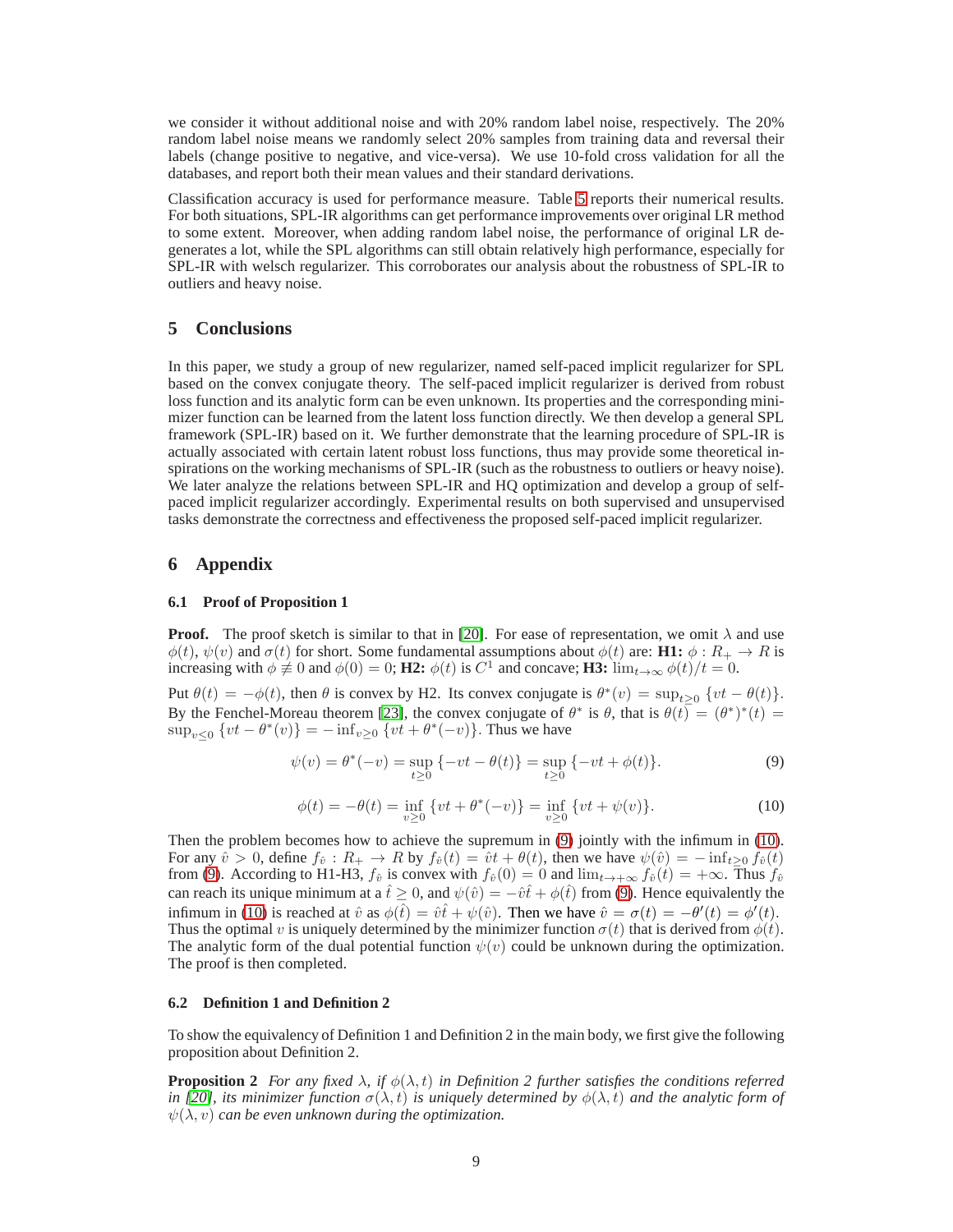Proof. The proof sketch is similar to that in [\[20\]](#page-11-22). For ease of representation, we omit  $\lambda$  and use  $\phi(t)$ ,  $\psi(v)$  and  $\sigma(t)$  for short. Some fundamental assumptions about  $\phi(t)$  are: **H1:**  $\phi: R_+ \to R$ is increasing with  $\phi \neq 0$  and  $\phi(0) = 0$ ; **H2:**  $t \to \phi(\sqrt{t})$  is concave; **H3:**  $\phi(t)$  is  $C^1$ ; **H4:**  $\lim_{t\to\infty}\phi(t)/t^2=0.$ 

Put  $\theta(t) = -\phi(\sqrt{t})$ , then  $\theta$  is convex by H2. Its convex conjugate is  $\theta^*(v) = \sup_{t \ge 0} \{ vt - \theta(t) \}.$ By the Fenchel-Moreau theorem [\[23\]](#page-11-31), the convex conjugate of  $\theta^*$  is  $\theta$ , that is  $\theta(t) = (\theta^*)^*(t)$  $\sup_{v\leq 0} \{vt - \theta^*(v)\} = -\inf_{v\geq 0} \{vt + \theta^*(-v)\}.$  Define  $\psi(v) = \theta^*(-\frac{1}{2}v)$ , we have

<span id="page-9-0"></span>
$$
\psi(v) = \sup_{t \ge 0} \left\{ -\frac{1}{2}vt - \theta(t) \right\} = \sup_{t \ge 0} \left\{ -\frac{1}{2}vt^2 + \phi(t) \right\}.
$$
 (11)

<span id="page-9-1"></span>
$$
\phi(t) = -\theta(t^2) = \inf_{v \ge 0} \{ vt^2 + \theta^*(-v) \} = \inf_{v \ge 0} \{ \frac{1}{2} vt^2 + \psi(v) \}. \tag{12}
$$

Then the problem becomes how to achieve the supremum in  $(11)$  jointly with the infimum in  $(12)$ . For any  $\hat{v} > 0$ , define  $f_{\hat{v}} : R_+ \to R$  by  $f_{\hat{v}}(t) = \frac{1}{2} \hat{v} t + \theta(t)$ , then we have  $\psi(\hat{v}) = -\inf_{t \geq 0} f_{\hat{v}}(t)$ from [\(11\)](#page-9-0). According to H1-H4,  $f_{\hat{v}}$  is convex with  $f_{\hat{v}}(0) = 0$  and  $\lim_{t \to +\infty} f_{\hat{v}}(t) = +\infty$ . Thus  $f_{\hat{v}}$ can reach its unique minimum at a  $\hat{t} \ge 0$ , and  $\psi(\hat{v}) = -\frac{1}{2}\hat{v}\hat{t}^2 + \phi(\hat{t})$  from [\(11\)](#page-9-0). Hence equivalently the infimum in [\(12\)](#page-9-1) is reached at  $\hat{v}$  as  $\phi(\hat{t}) = \frac{1}{2}\hat{v}\hat{t}^2 + \psi(\hat{v})$ . Then we have  $\hat{v} = \sigma(t) = -2\theta'(t^2) =$  $\phi'(t)/t$ . Thus the optimal v is uniquely determined by the minimizer function  $\sigma(t)$  that is only related to  $\phi(t)$ . The analytic form of the dual potential function  $\psi(v)$  could be unknown during the optimization. The proof is then completed.

Denote  $\ell_i = L(y_i, f(\mathbf{x}_i, \mathbf{w}))$  and rewrite model (8) in the main body as

<span id="page-9-2"></span>
$$
\min_{\mathbf{w}, \mathbf{v}} \mathbb{E}(\mathbf{w}, \mathbf{v}; \lambda) = \sum_{i=1}^{n} v_i (\sqrt{\ell_i})^2 + \psi(\lambda, v_i).
$$
 (13)

If we adopt  $\psi(\lambda, v_i)$  with an implicit regularizer given in Definition 2 and use  $v_i^* = \frac{1}{2}\sigma(\lambda, \sqrt{\ell_i})$ , where  $\sigma(\lambda, \sqrt{\ell_i})$  is the minimizer function in Definition 2, model [\(13\)](#page-9-2) is optimizing a latent loss function  $\sum_{i=1}^{n} \phi(\lambda, \sqrt{\ell_i})$  equivalently.

Now we demonstrate the equivalency of Definition 1 and Definition 2 in the main body. For easy of representation, we omit  $\lambda$ , and use  $\{\phi_1(t), \psi_1(v), \sigma_1(t)\}$  and  $\{\phi_2(t), \psi_2(v), \sigma_2(t)\}$  to refer to the functions in Definition 1 and Definition 2, respectively. Considering a simplified model

<span id="page-9-3"></span>
$$
\min_{\mathbf{w}, v} vL(y, f(\mathbf{x}, \mathbf{w})) + \psi(v). \tag{14}
$$

Denote  $\ell = L(y, f(\mathbf{x}, \mathbf{w}))$ . We show that for a same implicit regularizer  $\psi(v) = \psi_1(v) = \psi_2(v)$ , the optimal  $v^*$  and the latent loss function of model [\(14\)](#page-9-3) derived from Definition 1 and Definition 2 are the same. Specifically, let  $\psi_1(v) = \psi_2(v) = \sup_{t \geq 0} \{-vt + \phi_1(t)\}\$  (where  $\phi_1(t)$  satisfies conditions H1-H3 of Proposition 1 in the main body), it is easy to verify that its corresponding latent loss function is  $\phi_1(\ell)$  and optimal  $v^* = \sigma_1(\ell) = \phi'_1(\ell)$  according to Definition 1 and Proposition 1. Meanwhile, we have  $\psi_2(v) = \sup_{t \geq 0} \{-vt + \phi_1(t)\} = \sup_{t \geq 0} \{-vt^2 + \phi_2(t)\}$ , where  $\phi_2(t) =$  $\phi_1(t^2)$ . Then model [\(14\)](#page-9-3) can be considered to optimize a latent loss function  $\phi_2(\sqrt{\ell}) = \phi_1(\ell)$  and the optimal  $v^* = \frac{1}{2}\sigma_2(\sqrt{\ell}) = \phi'_1(\ell)$  according to Definition 2 and Proposition 2. Thus we show the equivalency of Definition 1 and Definition 2.

## **6.3 Self-Paced Regularizer**

Similar definitions of self-paced regularizer (or self-paced function) have been proposed in [\[13,](#page-11-4) [32,](#page-11-9) [11\]](#page-11-10). The definition in [\[32\]](#page-11-9) is shown below.

**Definition 3** *(Self-Paced Regularizer) [\[32\]](#page-11-9): Suppose that* v *is a weight variable,* ℓ *is the loss, and*  $\lambda$  *is the learning pace parameter.*  $g(\lambda, v)$  *is called self-paced rgularizer, if* 

*1.*  $g(\lambda, v)$  *is convex with respect to*  $v \in [0, 1]$ *;* 

2.  $v^*(\lambda, \ell)$  *is monotonically decreasing w.r.t.*  $\ell$ *, and it holds that*  $\lim_{\ell \to 0} v^*(\lambda, \ell) = 1$ *,*  $\lim_{\ell \to \infty} v^*(\lambda, \ell) = 0;$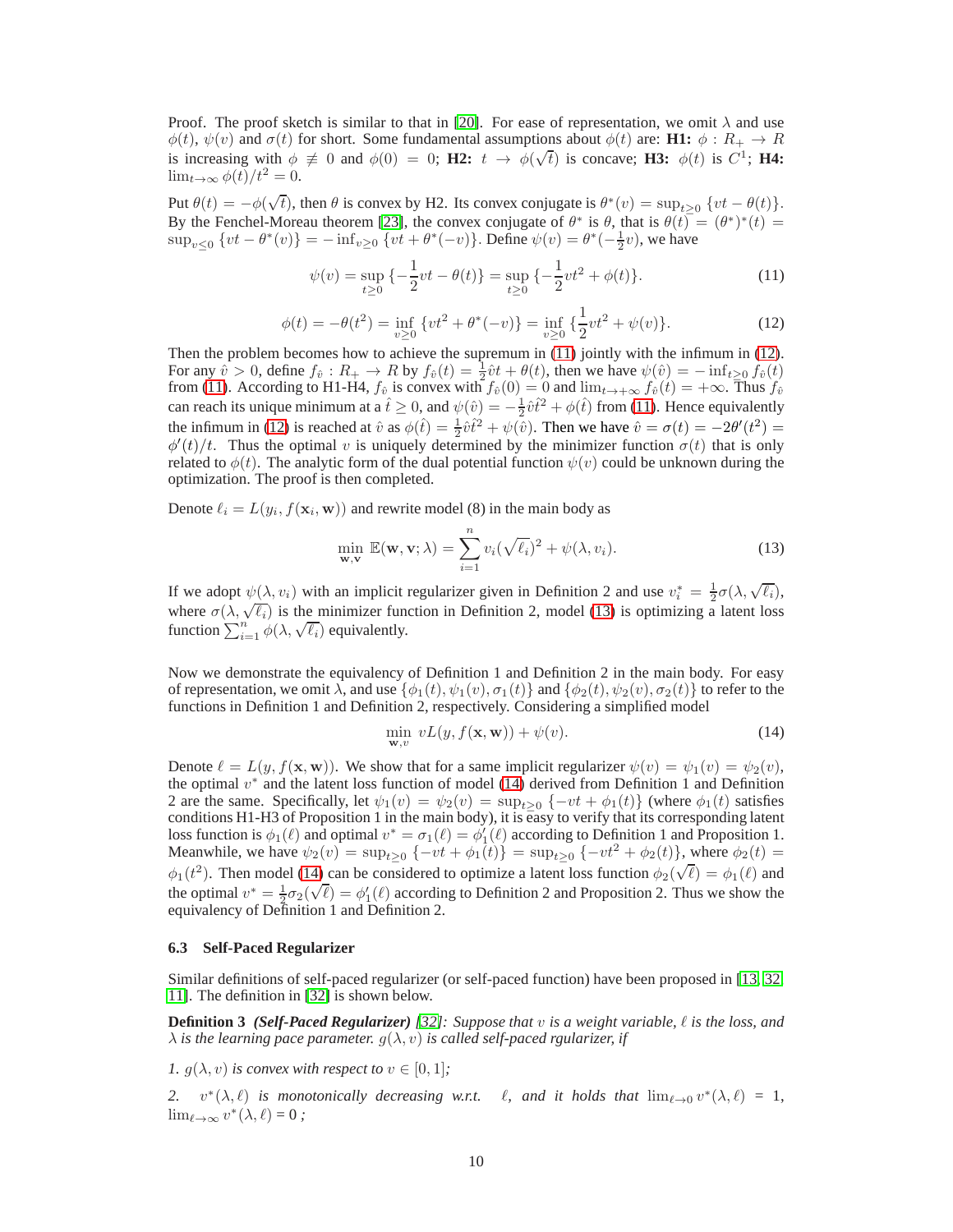3.  $v^*(\lambda, \ell)$  *is monotonically increasing w.r.t.*  $\lambda$ *, and it holds that*  $\lim_{\lambda \to 0} v^*(\lambda, \ell) = 0$ *,*  $\lim_{\lambda \to \infty} v^*(\lambda, \ell) \leq 1$ ;

*where*  $v^*(\lambda, \ell) = \arg \min_{v \in [0,1]} v\ell + g(\lambda, v)$ *.* 

|                                                                                                                          | $q(\lambda, v)$                                                                                                                                                                                                            | $v^*(\lambda, \ell)$                                                                                                                                                   |
|--------------------------------------------------------------------------------------------------------------------------|----------------------------------------------------------------------------------------------------------------------------------------------------------------------------------------------------------------------------|------------------------------------------------------------------------------------------------------------------------------------------------------------------------|
| Kumar <i>et al.</i> [14]                                                                                                 | $\left(-\lambda\sum_{i=1}^n v_i, \lambda\right) > 0$                                                                                                                                                                       | 1, $\ell_i < \overline{\lambda}$<br>$\theta$ .<br>otherwise                                                                                                            |
|                                                                                                                          | Jiang <i>et al.</i> [11, 13] $\frac{1}{2}\lambda \sum_{i=1}^{n} (v_i^2 - 2v_i), \lambda > 0$                                                                                                                               | $1-\frac{1}{\lambda}\ell_i, \qquad \ell_i < \lambda$<br>$0.$ otherwise                                                                                                 |
| $\left[\text{Jiang } et \text{ al. } [11, 13] \right] \sum_{i=1}^{\infty} (\zeta v_i - \frac{\zeta^{v_i}}{\log \zeta}),$ | $\zeta = 1 - \lambda, 0 < \lambda < 1$                                                                                                                                                                                     | $\begin{cases} \frac{1}{\log \zeta} \log(\ell_i + \zeta), & \ell_i < \lambda \\ 0, & otherwise \end{cases}$                                                            |
| Jiang <i>et al.</i> [11, 13]                                                                                             | $-\zeta \sum \log(v_i + \frac{1}{\lambda_i}\zeta),$<br>$\zeta = \frac{\lambda_1 \lambda_2}{\lambda_1 - \lambda_2}, \lambda_1 > \lambda_2 > 0$                                                                              | $\begin{cases} &1, &\ell_i \leq \lambda_2 \\ &\frac{(\lambda_1-\ell_i)\zeta}{\ell_i\lambda_1}, &\lambda_2 < \ell_i < \lambda_1 \\ &0, &\ell_i > \lambda_1 \end{cases}$ |
| Jiang <i>et al.</i> $[12]$                                                                                               | $\left -\lambda\sum_{i=1}^n v_i-\gamma  \mathbf{v}  _{2,1},\ \lambda>0,\ \gamma>0\right \left\{\begin{array}{ll}1, & \overline{\ell_i\leq\lambda+\gamma \frac{1}{\sqrt{i}-\sqrt{i-1}}}\\ 0, & otherwise\end{array}\right.$ |                                                                                                                                                                        |
| Xu <i>et al.</i> [29]                                                                                                    | $\sum \ln(1 + e^{-\lambda} - v_i)^{(1 + e^{-\lambda} - v_i)}$<br>$+\ln(v_i)^{v_i}-\lambda v_i, \lambda>0$                                                                                                                  | $\frac{1+e^{-\lambda}}{1+e^{\ell_i-\lambda}}$                                                                                                                          |
| Zhao <i>et al.</i> [32]                                                                                                  | $\sum_{i=1}^n \frac{\lambda \gamma^2}{\lambda v_i + \gamma}, \lambda > 0, \gamma > 0$                                                                                                                                      | 1, $\ell_i \leq (\frac{\lambda \gamma}{\lambda + \gamma})^2$<br>0, $\ell_i \geq \lambda^2$<br>$\gamma(\frac{1}{\sqrt{\ell_i}} - \frac{1}{\lambda})$ , otherwise        |
| Zhang <i>et al.</i> [31]                                                                                                 | $K \quad n_k$<br>K<br>$\label{eq:lambda} -\lambda \sum_{k=1} \sum_{i=1} v_i^k - \gamma \sum_{k=1} \sqrt{\sum_{i=1} v_i^k},$<br>$\lambda > 0, \gamma > 0$                                                                   | $\begin{cases}\n1, & \ell_i^k < \lambda + \frac{\gamma}{2\sqrt{i}} \\ \frac{((\frac{\gamma}{2(\ell_i^k - \lambda)})^2 - (i-1)}{m}, & otherwise\n\end{cases}$           |

<span id="page-10-0"></span>Table 6: Recently proposed self-paced regularizers  $g(\lambda, v)$  and their corresponding  $v^*(\lambda, \ell)$ 

Table [6](#page-10-0) tabulates some examples of self-paced regularizers  $g(\lambda, v)$  and their corresponding  $v^*(\lambda, \ell)$ . We modify their original expressions for better comparison. It is still nontrivial to design self-paced regularizers or analyze their properties according to Definition 3. Besides, though shown to be effective in many applications experimentally, the underlying working mechanism of SPL is still unclear.

One attempt about the underlying working mechanism of SPL is [\[19\]](#page-11-12). Starting from SPL regularizers and their minimizer functions, they show that the ASS method used for SPL accords with the *majorization minimization* [\[26\]](#page-11-13) algorithm implemented on a latent SPL objective, and deduced the latent objective of hard, linear and mixture regulraizers. In contrast, we start from a latent loss function  $\phi(\lambda, \ell)$  directly and propose self-paced implicit regularizer based on the convex conjugacy theory. We establish the relations between robust loss function  $\phi(\lambda, \ell)$ , self-paced implicit regularizer  $\psi(\lambda, v)$  and minimizer function  $\sigma(\lambda, \ell)$ . According to Definition 1,  $\psi(\lambda, v)$  and  $\sigma(\lambda, \ell)$  are derived from latent loss function  $\phi(\lambda, \ell)$ , thus we can analyze their properties based on the development of  $\phi(\lambda, \ell)$  (many loss functions have be widely studied in related areas). We further demonstrate that for SPL with the proposed implicit regularizer, its learning procedure actually associates with certain latent robust loss functions. Thus we can provide some inspirations for the working mechanism of SPL (e.g. its robustness to outliers and heavy noise). Moreover, by establishing the relations between  $\phi(\lambda, \ell)$  and  $\psi(\lambda, v)$ , we can develop new SPL regularizers based on the development of robust loss functions. Specifically, we analyze the relations between self-paced implicit regularizer and HQ optimization. Many robust loss functions and their minimizer functions have been developed and widely used in HQ optimization, and they can be adjusted for self-paced implicit regularizers (some examples are given in Table 1 in main body).